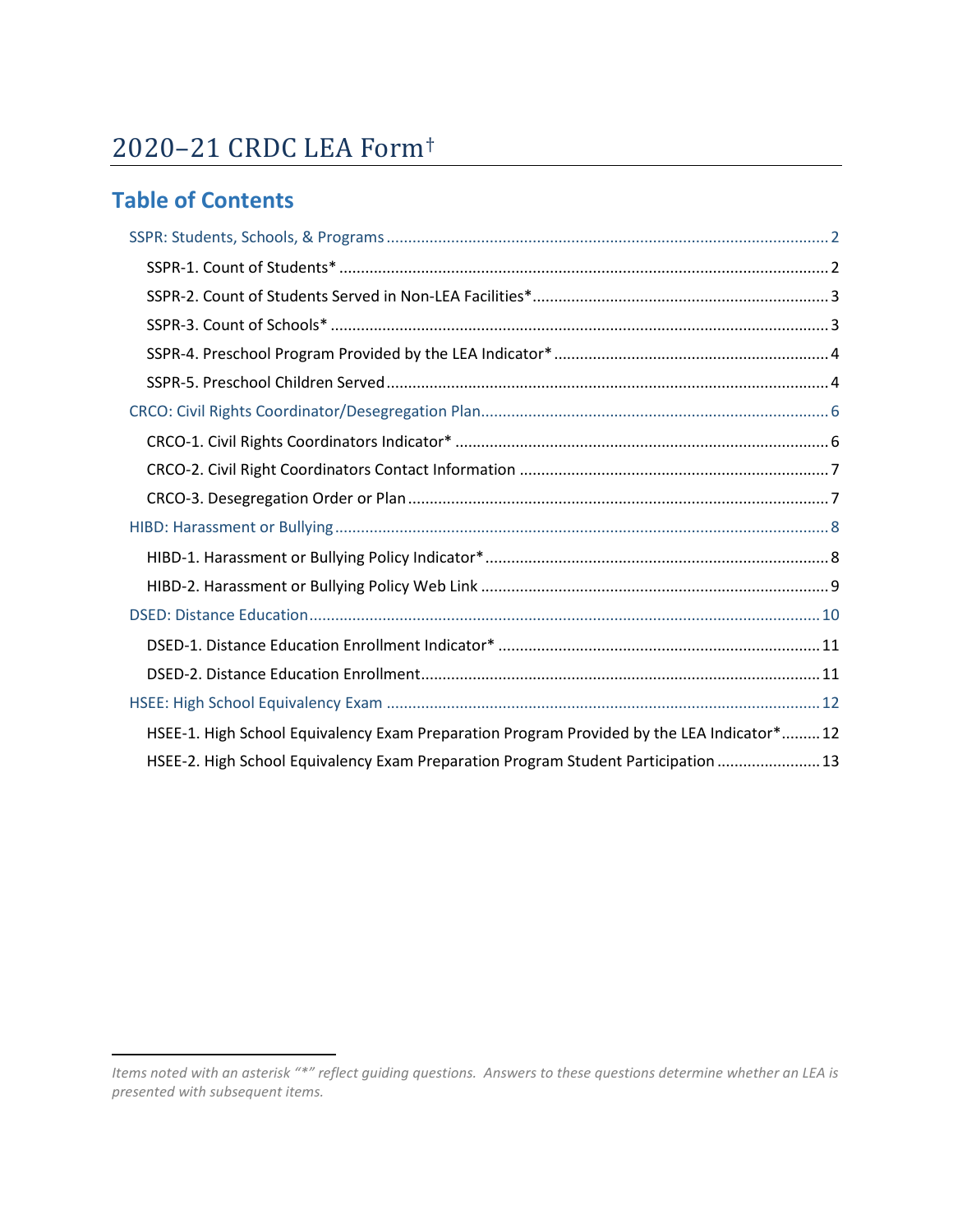# <span id="page-1-0"></span>**SSPR: Students, Schools, & Programs**

#### **Module Instructions**

#### <span id="page-1-2"></span>**DATES**

Report data from the 2020–21 school year. The data reported should be based on a "Fall snapshot" of data from October 1 (or the closest school day to October 1). LEAs should use the same Fall snapshot date to report data in this module.

#### **WHEN to REPORT ZERO (0) and WHEN to USE BLANKS (i.e., NULL VALUES)**

Zeroes represent an actual count or number for fields that are applicable to a given school or LEA. Do not report a "0" for data not collected. The submission of a blank (i.e., null) value should be used when the amount asked for in the question is unknown, if the data are not collected, or if the data do not apply to the LEA.

## **NOT APPLICABLE (NA) and ZERO (0) FILLS IN TABLES**

The online tool remembers information that has been entered in other tables and modules and uses that information to fill related tables with either a Not Applicable (NA) code or zero (0) where appropriate. For example, if it is reported that a school does not have any females who are English learners (EL), then other tables that ask for counts of females who are EL will be automatically filled with a zero.

## **KEY DEFINITIONS**

<span id="page-1-5"></span>Students with disabilities (IDEA) or IDEA children refers to students with intellectual disabilities; hearing impairment, including deafness; speech or language impairment; visual impairment, including blindness; serious emotional disturbance; orthopedic impairment; autism; traumatic brain injury; developmental delay; other health impairment; specific learning disability; deaf-blindness; or multiple disabilities and who, by reason thereof, receive special education and related services under the Individuals with Disabilities Education Act (IDEA) according to an Individualized Education Program, Individual Family Service Plan, or service plan.

<span id="page-1-6"></span>Non-IDEA children include children without disabilities and children with disabilities who are not served under the Individuals with Disabilities Education Act.

<span id="page-1-4"></span>Non-LEA facilities are non-district facilities, such as intermediate units, residential facilities, social service agencies, hospitals, and private schools.

<span id="page-1-3"></span>Preschool refers to preschool programs and services for children ages 3 through 5.

Ungraded (UG) refers to a class that is not organized on the basis of age or grade grouping and has no standard grade designation.

# <span id="page-1-1"></span>**SSPR-1. Count of Students\***

# All LEAs, preschool-grade 12, UG

• Overall student enrollment (LEA) refers to the unduplicated student enrollment, including students both present and absent, excluding duplicate counts of students within a specific LEA or students whose membership is reported by another LEA.

#### **Instructions**

- Enter the overall student enrollment count for the LEA.
- Include students who are the responsibility of the LEA, who are served in LEA facilities and non-LEA facilities.
- Include students in private schools if (and only if) they were placed there by the LEA for the purpose of providing free appropriate public education (FAPE).
- Do not include students who are homeschooled, if the LEA does not consider the students enrolled in the LEA.
- Non-LEA facilities may be public or private.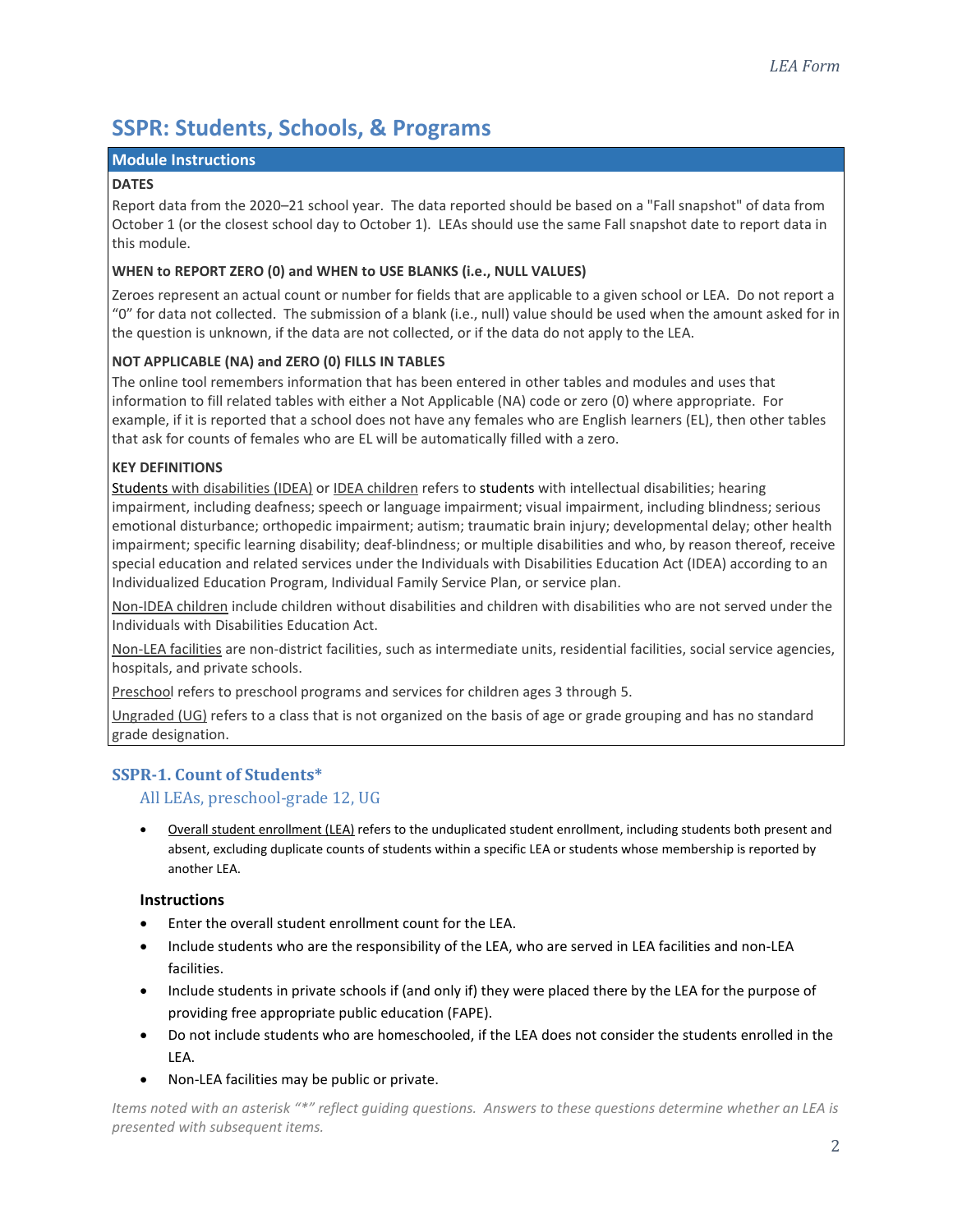• Non-LEA facilities may be home or other settings where students participate in virtual instruction provided by a school.

**For the Fall 2020 [snapshot date,](#page-1-2) enter the number of students in [preschool](#page-1-3) and grades K-12 (or the ungraded equivalent) who were enrolled in the LEA, and who were being served in LEA facilities[, non-LEA facilities,](#page-1-4) or both.** 

|                                        | <b>Number</b> |
|----------------------------------------|---------------|
| Overall student enrollment for the LEA |               |

# <span id="page-2-0"></span>**SSPR-2. Count of Students Served in Non-LEA Facilities\***  All LEAs, preschool-grade 12, UG

## **Instructions**

- Do not include students who are homeschooled, if the LEA does not consider the students enrolled in the LEA.
- Non-LEA facilities may be public or private.
- Non-LEA facilities may be home or other settings where students participate in virtual instruction provided by a school.

**For the Fall 2020 [snapshot date,](#page-1-2) enter the number of students in [preschool](#page-1-3) and grades K-12 (or the ungraded equivalent) who were enrolled in the LEA, and who were being served in [non-LEA](#page-1-4)  [facilities.](#page-1-4)** 

|                                       | Number |
|---------------------------------------|--------|
| Students served in Non-LEA facilities |        |

# <span id="page-2-1"></span>**SSPR-3. Count of Schools\***

# All LEAs

- School is an organization authorized by public authority and financed primarily through public funds to provide public education to students. Under this definition, a school: (1) is operated by a public school district, independent charter district or state agency on behalf of the state (or federal government in the case of Bureau of Indian Education and Department of Defense schools); (2) provides instruction for students; (3) has, will have or had one or more students; (4) has, will have or had one or more teachers; (5) has an assigned administrator(s) (principal) responsible to public authority; and (6) receives public funds as its primary support. For purposes of this definition, "public funds" includes federal, state, and local public funds. Schools include public schools that provide half day (50%) or more educational services. Schools may include: alternative; career and technical education; charter; magnet; regular; and/or special education schools.
- Alternative school is a public elementary or secondary school that addresses the needs of students that typically cannot be met in a regular school program, and is designed to meet the needs of students with academic difficulties, students with discipline problems, or both students with academic difficulties and discipline problems. Alternative education schools may be sited in locations other than a traditional school building such as hospitals, mental health centers, jails, or juvenile detention centers.
- Career and technical education school is a public elementary or secondary school that focuses primarily on providing secondary students with an occupationally relevant or career–related curriculum, including formal preparation for technical or professional occupations.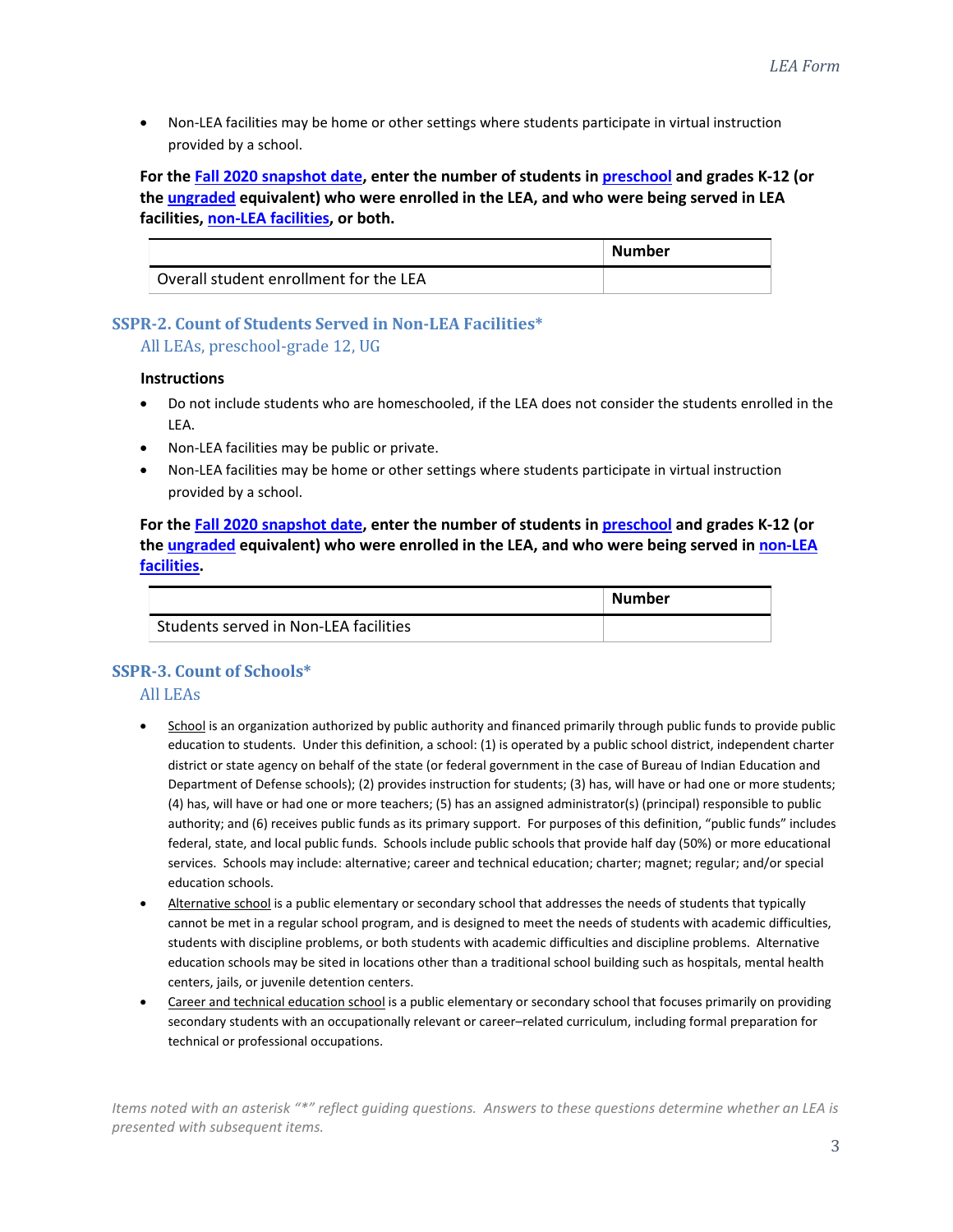- Charter school is a public school that provides free public elementary and/or secondary education to eligible students under a specific charter executed, pursuant to a state charter school law, by an authorized chartering agency/authority and that is designated by such authority to be a public charter school.
- Magnet school is a public school that operates a magnet program for all students or some students within the school. A magnet program is a program within a public school that offers a special curriculum capable of attracting substantial numbers of students of different racial/ethnic backgrounds, which may also reduce, prevent, or eliminate minority group isolation. The program may be designed to provide an academic or social focus on a particular theme (e.g., science/math, performing arts, gifted/talented, or foreign language).
- Regular school is a public elementary or secondary school that does not focus primarily on career and technical, special, or alternative education, although it may provide these programs in addition to a regular curriculum.
- Special education school is a public elementary or secondary school that focuses primarily on serving the educational needs of students with disabilities under IDEA or section 504 of the Rehabilitation Act.

#### **Instructions**

• Include all facilities where students attend.

# **For the Fall 2020 [snapshot date,](#page-1-2) enter the number of public schools that were under the governance of the LEA.**

|                           | <b>Number</b> |
|---------------------------|---------------|
| Public schools in the LEA |               |

# <span id="page-3-0"></span>**SSPR-4. Preschool Program Provided by the LEA Indicator\***

# All LEAs

#### **Instructions**

- Indicate whether the LEA provided one or more preschool services or programs that served children ages 3 through 5. The LEA may provide preschool programs or services in LEA facilities, non-LEA facilities, or both.
- The LEA may provide the preschool programs or services by contracting with another entity to provide them to children. Preschool programs or services that are provided by a non-LEA facility that has been contracted by the LEA are considered LEA-provided services.
- Include preschool programs and services for **IDEA** o[r non-IDEA](#page-1-6) children ages 3 through 5.
- Non-LEA facilities may be home or other settings where students participate in virtual instruction provided by a school.

# **For the Fall 2020 [snapshot date,](#page-1-2) was the LEA providing one or mor[e preschool](#page-1-3) services or programs, in either LEA o[r non-LEA facilities,](#page-1-4) that served children ages 3 through 5?**

|                              | <b>Permitted Values: Yes or No</b> |
|------------------------------|------------------------------------|
| Please select "Yes" or "No." |                                    |

# <span id="page-3-1"></span>**SSPR-5. Preschool Children Served**

Only for LEAs that provide preschool

#### **Instructions**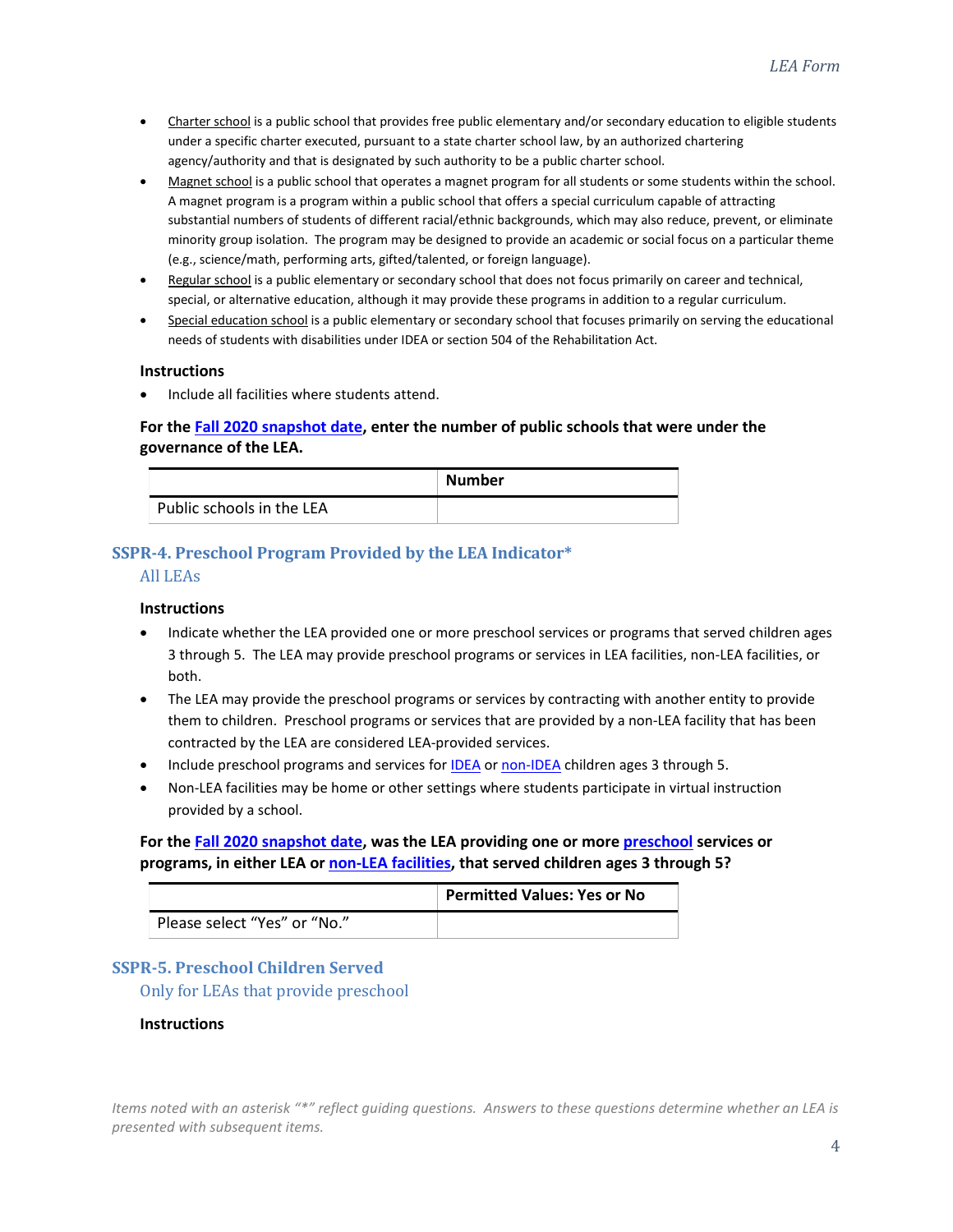- Include children who are the responsibility of the LEA, who are served in preschool in LEA facilities and non-LEA facilities. The LEA may provide preschool programs or services in LEA facilities, non-LEA facilities, or both.
- Children must be the specified age as of the snapshot date (i.e., as of October 1 or the closest school day to October 1).
- For the children age 2 years served category, include only children who are 2 years of age who are allowed to be served in preschool at the start of the school year because they will turn 3 years of age sometime during the school year.
- Include **IDEA** and [non-IDEA](#page-1-6) children.
- The LEA may provide preschool programs or services by contracting with another entity to provide them to children. Preschool programs or services that are provided by a non-LEA facility that has been contracted by the LEA are considered LEA-provided services.
- Do not include students who are homeschooled, if the LEA does not consider the students enrolled in the LEA.
- Non-LEA facilities may be home or other settings where students participate in virtual instruction provided by a school.

# **For the Fall 2020 [snapshot date,](#page-1-2) enter the number of 2, 3, 4 and 5-year old students who were being served in the LEA'[s preschool](#page-1-3) service(s) or program(s), either in LEA or [non-LEA facilities.](#page-1-4)**

|                             | Number |
|-----------------------------|--------|
| Children age 2 years served |        |
| Children age 3 years served |        |
| Children age 4 years served |        |
| Children age 5 years served |        |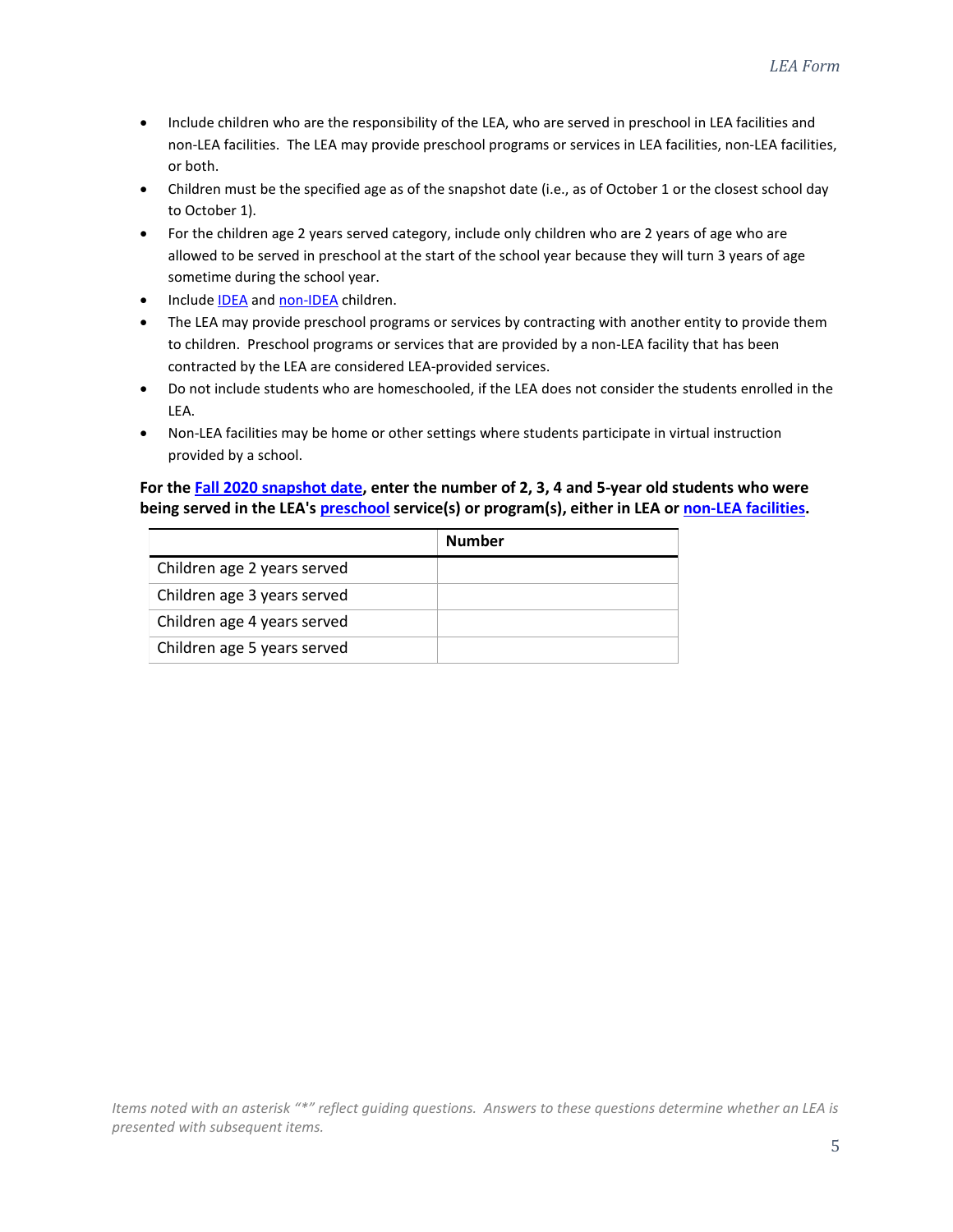# <span id="page-5-0"></span>**CRCO: Civil Rights Coordinator/Desegregation Plan**

## **Module Instructions**

#### <span id="page-5-2"></span>**DATES**

Report data from the 2020–21 school year. The data reported should be based on a "Fall snapshot" of data from October 1 (or the closest school day to October 1), unless otherwise noted. LEAs should use the same Fall snapshot date to report data in this module.

## **WHEN to REPORT ZERO (0) and WHEN to USE BLANKS (i.e., NULL VALUES)**

Zeroes represent an actual count or number for fields that are applicable to a given school or LEA. Do not report a "0" for data not collected. The submission of a blank (i.e., null) value should be used when the amount asked for in the question is unknown, if the data are not collected, or if the data do not apply to the LEA.

# **NOT APPLICABLE (NA) and ZERO (0) FILLS IN TABLES**

The online tool remembers information that has been entered in other tables and modules and uses that information to fill related tables with either a Not Applicable (NA) code or zero (0) where appropriate. For example, if it is reported that a school does not have any females who are EL, then other tables that ask for counts of females who are EL will be automatically filled with a zero.

## **KEY DEFINITIONS**

<span id="page-5-3"></span>A civil rights coordinator is an individual who is appointed by the LEA, to coordinate compliance with civil rights laws, including investigations of complaints alleging discrimination on a particular basis.

# <span id="page-5-1"></span>**CRCO-1. Civil Rights Coordinators Indicator\***

All LEAs and justice facilities

- Civil rights laws that prohibit discrimination include:
	- o Title IX of the Education Amendments of 1972 (prohibits discrimination on the basis of sex).
	- o Title VI of the Civil Rights Act of 1964 (prohibits discrimination on the bases of race, color, or national origin).
	- o Section 504 of the Rehabilitation Act of 1973 (prohibits discrimination on the basis of disability).
	- o Title II of the Americans with Disabilities Act of 1990 (prohibits discrimination on the basis of disability by public entities (including public schools), whether or not they receive Federal financial assistance).

#### **Instructions**

- Indicate whether the LEA had appointed one or more responsible employees to coordinate efforts to comply with and carry out its responsibilities under federal law prohibiting discrimination against students and others on the basis of sex, race/color/nation origin, and/or disability.
- Civil rights coordinators may be part-time or full-time.

**For the Fall 2020 [snapshot date,](#page-5-2) indicate whether the LEA had one or more responsible employees (either part-time or full-time) acting as [civil rights coordinator\(s\).](#page-5-3) Please select "yes" or "no" for each option.**

|                                            | <b>Permitted Values: Yes or No</b> |
|--------------------------------------------|------------------------------------|
| Sex (Title IX)                             |                                    |
| Race, color, or national origin (Title VI) |                                    |
| Disability (Section 504 and/or Title II)   |                                    |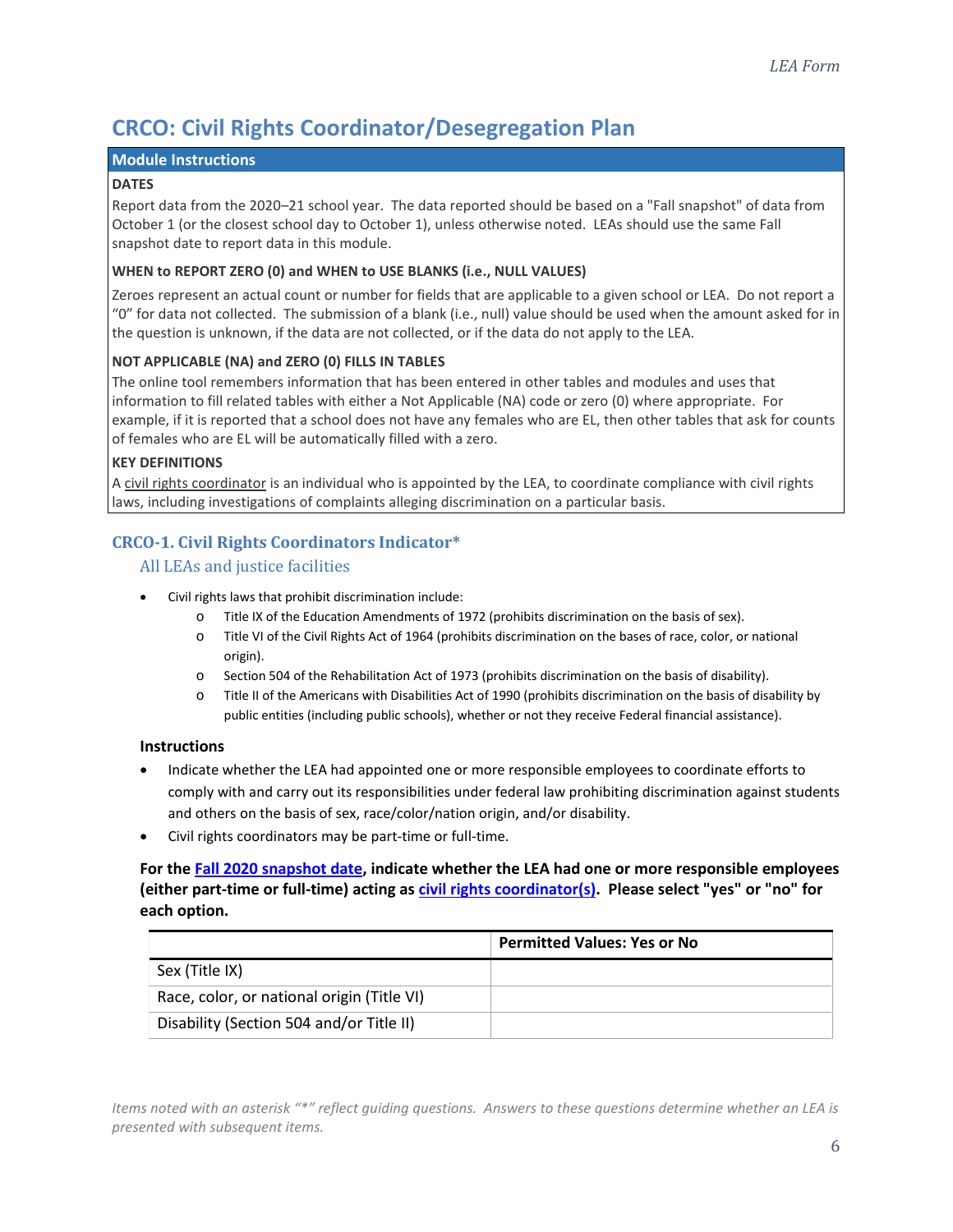# <span id="page-6-0"></span>**CRCO-2. Civil Right Coordinators Contact Information**

## Only for LEAs and justice facilities reporting having civil rights coordinators

**Enter the contact information (name, email address, and phone number) for the [civil rights](#page-5-3) [coordinator\(s\)](#page-5-3) that were identified in CRCO-1. If the LEA has more than one coordinator for a specific civil rights law, then provide the contact information for the lead coordinator.** 

|                                                  | <b>First Name</b> | Last Name | Phone          | Email |
|--------------------------------------------------|-------------------|-----------|----------------|-------|
| Sex (Title IX)                                   |                   |           | (xxx) xxx-xxxx | @     |
| Race, color, or<br>national origin<br>(Title VI) |                   |           | (xxx) xxx-xxxx | @     |
| Disability<br>(Section 504<br>and/or Title II)   |                   |           | (xxx) xxx-xxxx | @     |

# <span id="page-6-1"></span>**CRCO-3. Desegregation Order or Plan**

# All LEAs

• A desegregation order or plan is an order or plan: (1) that has been ordered by, submitted to, or entered into with a federal or state court; the Office for Civil Rights (OCR), U.S. Department of Education, its predecessor the Department of Health, Education, and Welfare, or another federal agency; or a state agency or official, and (2) that remedies or addresses a school district's actual or alleged segregation of students or staff on the basis of race or national origin that was found or alleged to be in violation of the U.S. Constitution, Title VI of the Civil Rights Act of 1964, and/or state constitution or other state law. A school district remains subject to such a desegregation order or plan until the court, agency, or other competent official finds that the district has satisfied its obligations and has been released from the order or plan.

#### **For the Fall 2020 [snapshot date,](#page-5-2) was the LEA covered by a desegregation order or plan?**

|                              | <b>Permitted Values: Yes or No</b> |
|------------------------------|------------------------------------|
| Please select "Yes" or "No." |                                    |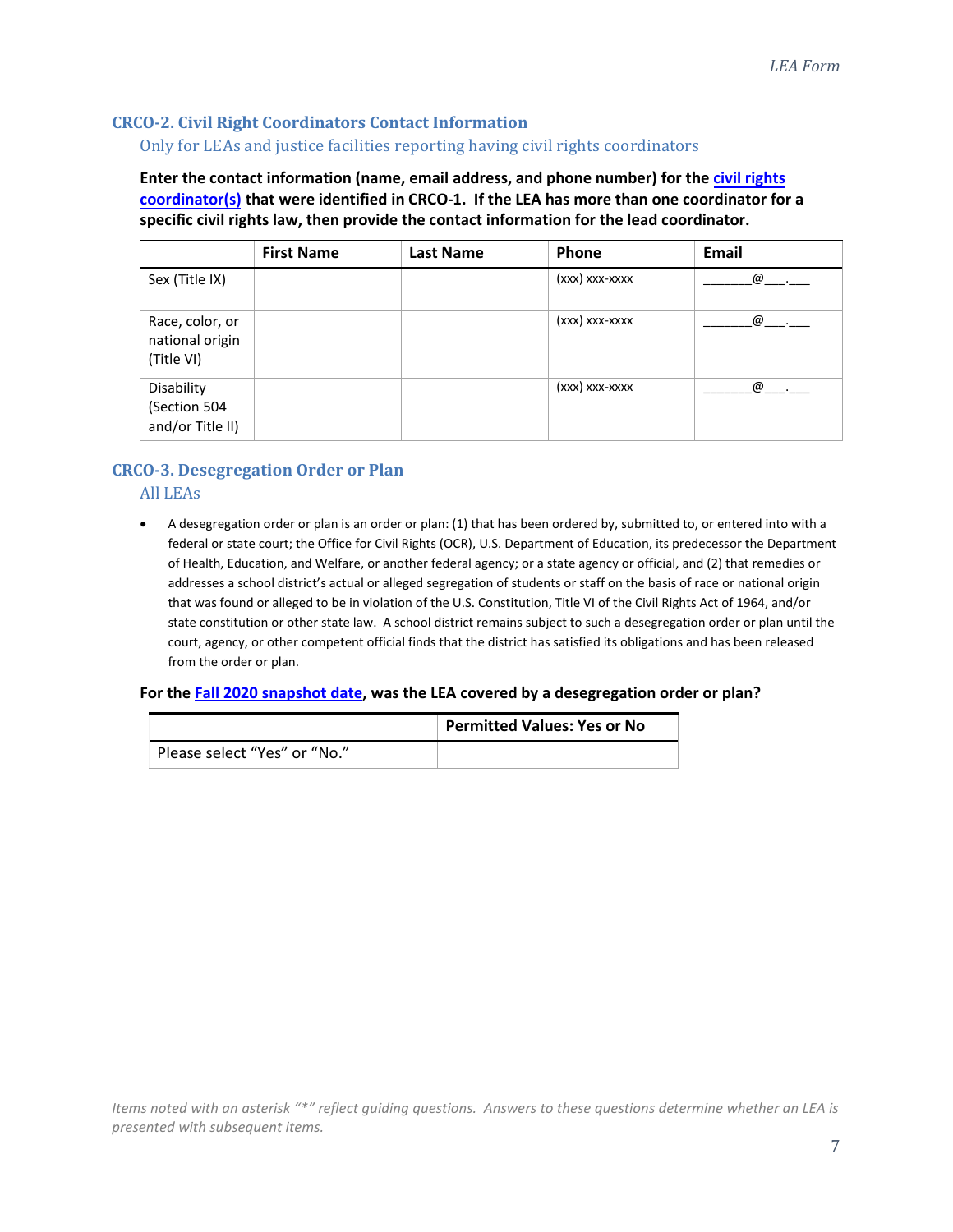# <span id="page-7-0"></span>**HIBD: Harassment or Bullying**

#### **Module Instructions**

#### <span id="page-7-2"></span>**DATES**

Report data from the 2020–21 school year. The data reported should be based on a "Fall snapshot" of data from October 1 (or the closest school day to October 1), unless otherwise noted. LEAs should use the same Fall snapshot date to report data in this module.

#### **WHEN to REPORT ZERO (0) and WHEN to USE BLANKS (i.e., NULL VALUES)**

Zeroes represent an actual count or number for fields that are applicable to a given school or LEA. Do not report a "0" for data not collected. The submission of a blank (i.e., null) value should be used when the amount asked for in the question is unknown, if the data are not collected, or if the data do not apply to the LEA.

#### **NOT APPLICABLE (NA) and ZERO (0) FILLS IN TABLES**

The online tool remembers information that has been entered in other tables and modules and uses that information to fill related tables with either a Not Applicable (NA) code or zero (0) where appropriate. For example, if it is reported that a school does not have any females who are EL, then other tables that ask for counts of females who are EL will be automatically filled with a zero.

#### **KEY DEFINITIONS**

<span id="page-7-3"></span>Harassment or bullying on the basis of sex includes sexual harassment and harassment or bullying based on sex stereotyping. Sexual harassment is unwelcome conduct of a sexual nature, such as unwelcome sexual advances, requests for sexual favors, and other verbal, nonverbal, or physical conduct of a sexual nature. Harassment or bullying based on sex stereotyping includes acts of verbal, nonverbal, or physical aggression, intimidation, or hostility based on sex or sex stereotyping, but not involving conduct of a sexual nature. Harassing conduct may take many forms, including verbal acts and name-calling, as well as non-verbal behavior, such as graphic and written statements, or conduct that is physically threatening, harmful or humiliating. The conduct can be carried out by school employees, other students, and non-employee third parties. All students can be victims of harassment or bullying on the basis of sex, and the harasser or bully and the victim can be of the same sex. Bullying on the basis of sex constitutes sexual harassment.

<span id="page-7-4"></span>Harassment or bullying on the basis of race, color, or national origin refers to intimidation or abusive behavior toward a student based on actual or perceived race, color or national origin (including ancestry and ethnicity). Harassing conduct may take many forms, including verbal acts and name-calling, as well as non-verbal behavior, such as graphic and written statements, or conduct that is physically threatening, harmful or humiliating. The conduct can be carried out by school employees, other students, and non-employee third parties. Bullying on the basis of race, color, or national origin constitutes racial harassment.

<span id="page-7-5"></span>Harassment or bullying on the basis of disability refers to intimidation or abusive behavior toward a student based on actual or perceived disability. Harassing conduct may take many forms, including verbal acts and name-calling, as well as non-verbal behavior, such as graphic and written statements, or conduct that is physically threatening, harmful or humiliating. The conduct can be carried out by school employees, other students, and non-employee third parties. Bullying on the basis of disability constitutes disability harassment.

# <span id="page-7-1"></span>**HIBD-1. Harassment or Bullying Policy Indicator\***

#### All LEAs and justice facilities

#### **Instructions**

• Written policy (or polices) must be for ALL basis categories.

# **For the Fall 2020 [snapshot date,](#page-7-2) did the LEA have a written policy (or policies) prohibiting discriminatory harassment or bullying of students on the basis of [sex,](#page-7-3) [race/color/national origin,](#page-7-4) an[d disability?](#page-7-5)**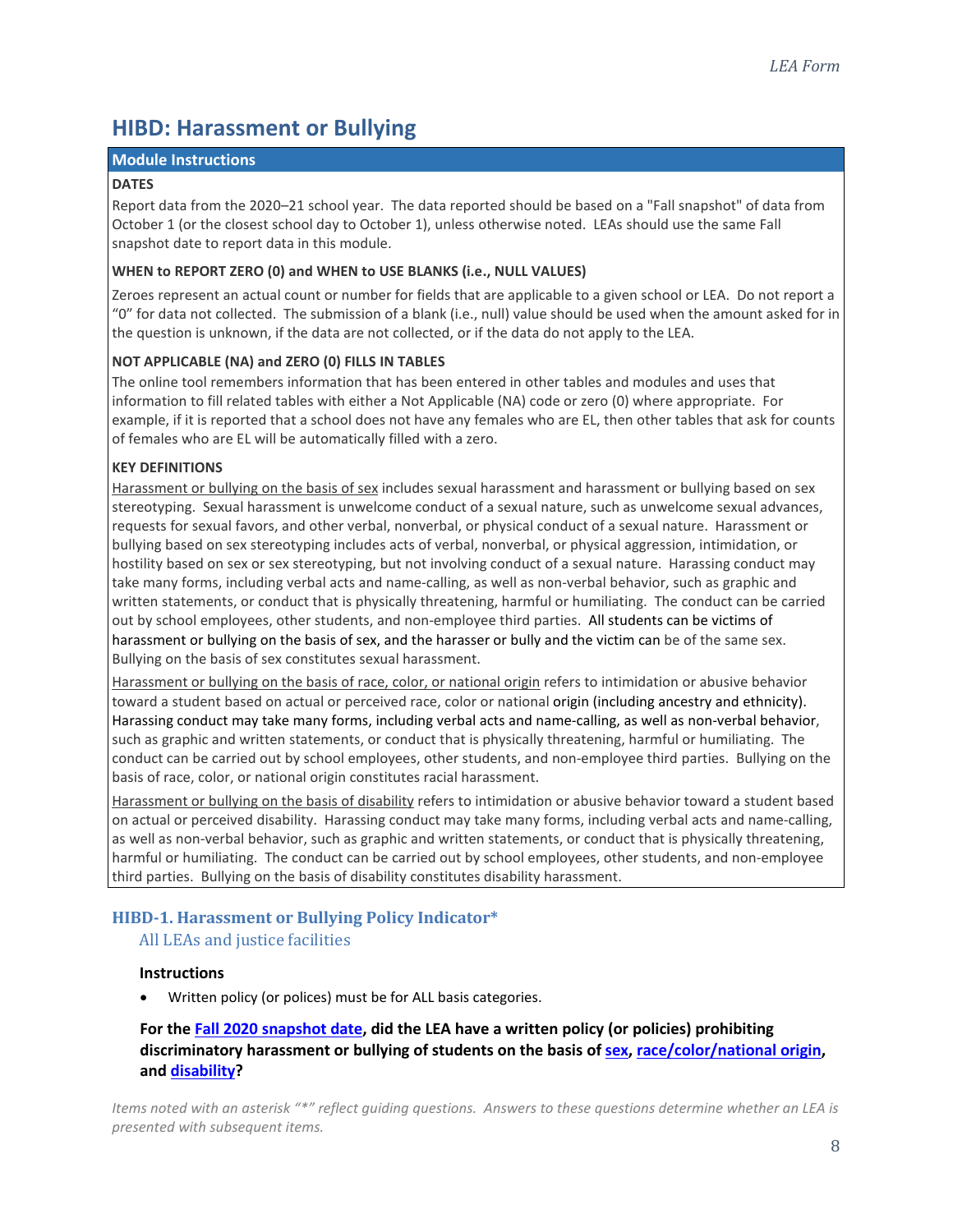|                              | <b>Permitted Values: Yes or No</b> |
|------------------------------|------------------------------------|
| Please select "Yes" or "No." |                                    |

# <span id="page-8-0"></span>**HIBD-2. Harassment or Bullying Policy Web Link**

Only for LEAs and justice facilities reporting having harassment or bullying policy

**If the LEA had a web link to its written policy (or policies) prohibiting discriminatory harassment or bullying of students on the basis of [sex,](#page-7-3) [race/color/national origin,](#page-7-4) an[d disability,](#page-7-5) then enter the web link.** 

| <b>Web Link</b> | http:// |
|-----------------|---------|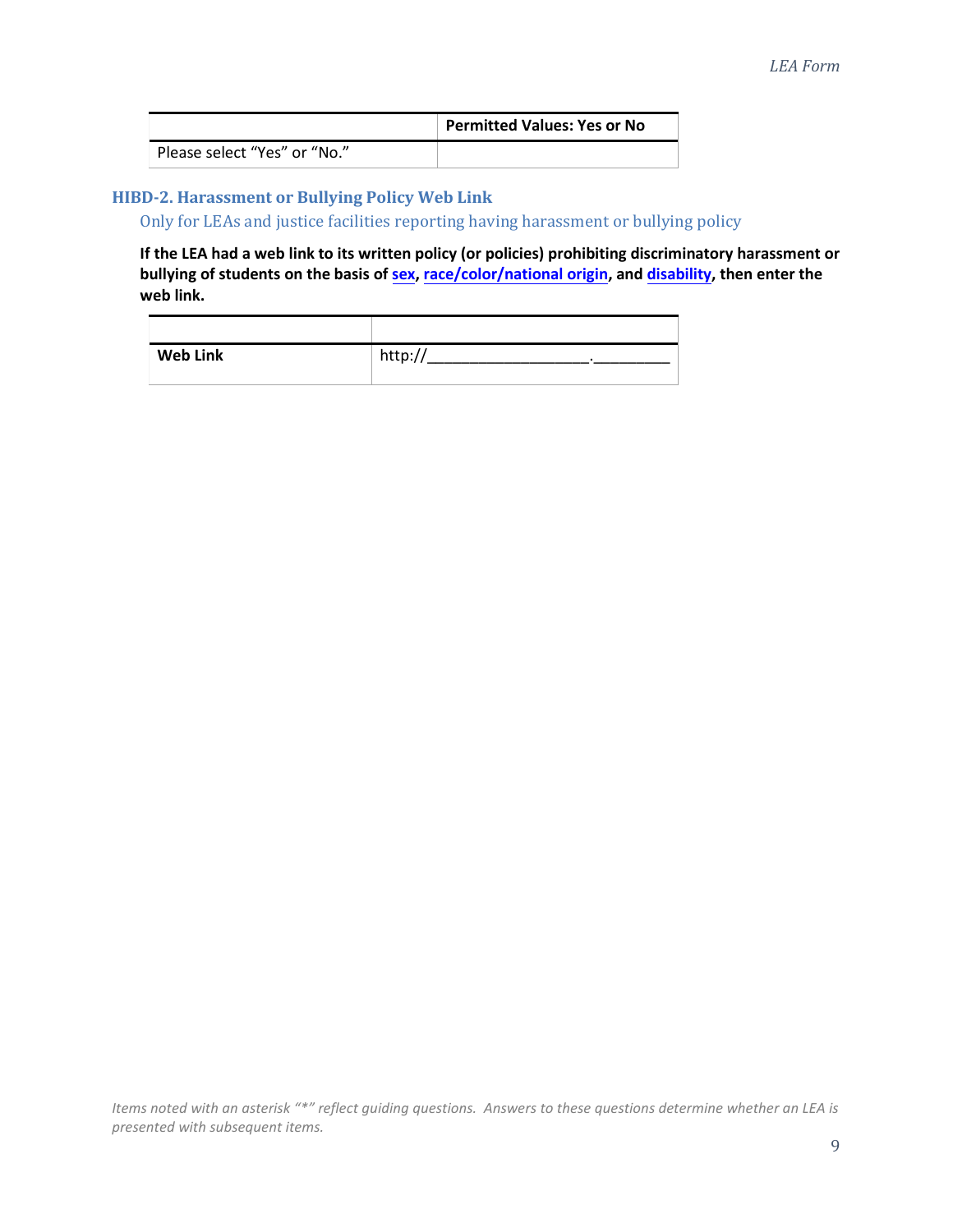# <span id="page-9-0"></span>**DSED: Distance Education**

#### **Module Instructions**

#### **DATES**

Report a cumulative count based on the entire 2020–21 regular school year, not including intersession or summer.

#### **WHEN to REPORT ZERO (0) and WHEN to USE BLANKS (i.e., NULL VALUES)**

Zeroes represent an actual count or number for fields that are applicable to a given school or LEA. Do not report a "0" for data not collected. The submission of a blank (i.e., null) value should be used when the amount asked for in the question is unknown, if the data are not collected, or if the data do not apply to the LEA.

# **NOT APPLICABLE (NA) and ZERO (0) FILLS IN TABLES**

The online tool remembers information that has been entered in other tables and modules and uses that information to fill related tables with either a Not Applicable (NA) code or zero (0) where appropriate. For example, if it is reported that a school does not have any females who are EL, then other tables that ask for counts of females who are EL will be automatically filled with a zero.

## **SPECIAL INSTRUCTIONS**

The LEA should provide a response regardless of where the courses originated. However, distance education courses that students take independently or that are provided by entities outside the control of the LEA should not be considered unless the LEA has access to enrollment and monitoring information for those courses.

## **KEY DEFINITIONS**

<span id="page-9-2"></span>Distance education courses must meet all of the following criteria: (1) be credit-granting; (2) be technologydelivered via audio, video (live or prerecorded), the Internet, or other computer-based technology (e.g., via district network); and (3) have either (a) the instructor in a different location than the students and/or (b) the course content developed in, or delivered from, a different location than that of the students.

<span id="page-9-3"></span>English learner students (EL)<sup>[‡](#page-9-1)</sup>: In coordination with the state's definition based on section 8101(20) of ESEA, as amended by ESSA, the term 'English learner,' when used with respect to an individual, means an individual: (A) who is aged 3 through 21;

(B) who is enrolled or preparing to enroll in an elementary school or a secondary school;

#### (C) (who is i, ii, or iii)

(i) who was not born in the United States or whose native languages are languages other than English; (ii) (who is I and II)

(I) who is a Native American or Alaska Native, or a native resident of the outlying areas; and

(II) who comes from an environment where a language other than English has had a significant impact on the individual's level of English language proficiency; or

(iii) who is migratory, whose native language is a language other than English, and who comes from an environment where a language other than English is dominant; and

(D) whose difficulties in speaking, reading, writing, or understanding the English language may be sufficient to deny the individual

(i) the ability to meet the challenging state academic standards;

(ii) the ability to successfully achieve in classrooms where the language of instruction is English; or

(iii) the opportunity to participate fully in society.

Note - To be classified as an English learner, an individual must be A, B, C, and D. For C, an individual can be i, ii, or iii. If C-ii, the individual must be I and II. For D, an individual must be denied D-i, D- ii, or D-iii.

<span id="page-9-1"></span><sup>‡</sup> English learner students were previously referred to as limited English proficient students, and include the same subgroup of students.

*Items noted with an asterisk "\*" reflect guiding questions. Answers to these questions determine whether an LEA is presented with subsequent items.*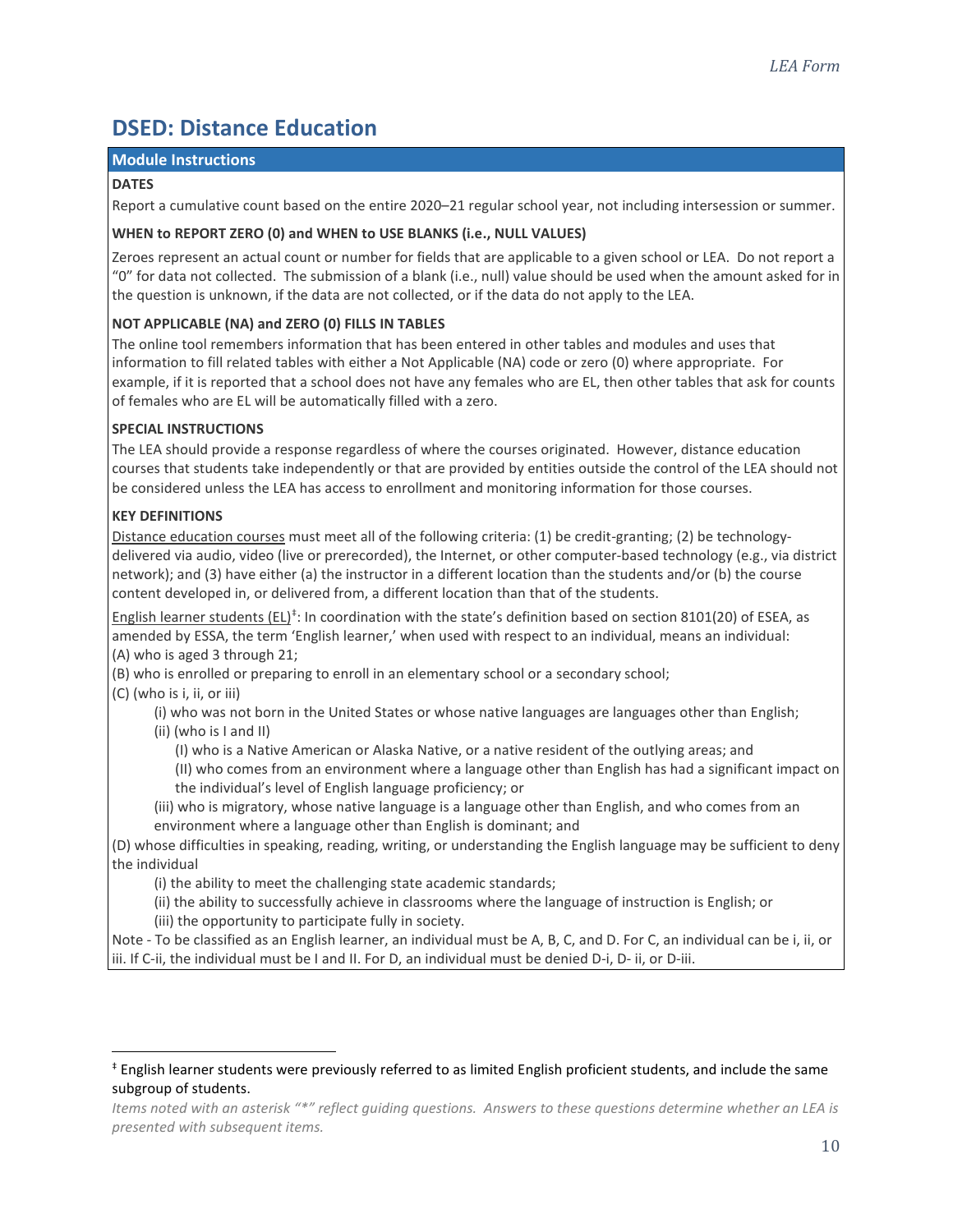# <span id="page-10-0"></span>**DSED-1. Distance Education Enrollment Indicator\***

LEAs and justice facilities, grades K-12, UG

#### **Instructions**

- The LEA should provide a response regardless of where the courses originated. However, distance education courses that students take independently or that are provided by entities outside the control of the LEA should not be considered unless the LEA has access to enrollment and monitoring information for those courses.
- The LEA should consider students who were enrolled in any distance education courses that were provided during the 2020–21 school year. Do not include distance education courses that were provided in response to the coronavirus pandemic.

# **Did the LEA have any students in grades K-12 (or the ungraded equivalent) who were enrolled in any [distance education courses](#page-9-2) during the 2020–21 school year?**

|                              | <b>Permitted Values: Yes or No</b> |
|------------------------------|------------------------------------|
| Please select "Yes" or "No." |                                    |

# <span id="page-10-1"></span>**DSED-2. Distance Education Enrollment**

Only for LEAs and justice facilities (grades K-12, UG) reporting student enrollment in distance education

## **Instructions**

- The LEA should provide a response regardless of where the courses originated. However, distance education courses that students take independently or that are provided by entities outside the control of the LEA should not be considered unless the LEA has access to enrollment and monitoring information for those courses.
- The LEA should consider students who were enrolled in any distance education courses that were provided during the 2020–21 school year. Do not include distance education courses that were provided in response to the coronavirus pandemic.

**Enter the number of students in grades K-12 (or the ungraded equivalent) who were enrolled in at least one [distance education course](#page-9-2) during the 2020–21 school year.**

|                                                                               | atino<br>race<br>ਨੋ<br>Hispanic<br>of any | ৯<br>Indian<br>Native<br>American<br>Alaska | Asian | o<br>Hawaiian<br>acific<br>Other P<br>ō<br>Native<br>Island | African<br>American<br>ŏ<br>Black | White | races<br>more<br>ŏ<br>Two i | Total | Learners<br>English<br>$\mathbf{E}$ | with<br>Φ<br><b>Students</b><br>Ē<br><b>Disabili</b> |
|-------------------------------------------------------------------------------|-------------------------------------------|---------------------------------------------|-------|-------------------------------------------------------------|-----------------------------------|-------|-----------------------------|-------|-------------------------------------|------------------------------------------------------|
| Males who were enrolled in a distance<br>education course:                    |                                           |                                             |       |                                                             |                                   |       |                             |       |                                     |                                                      |
| Females who were enrolled in a distance<br>education course:                  |                                           |                                             |       |                                                             |                                   |       |                             |       |                                     |                                                      |
| Total number of students who were<br>enrolled in a distance education course: |                                           |                                             |       |                                                             |                                   |       |                             |       |                                     |                                                      |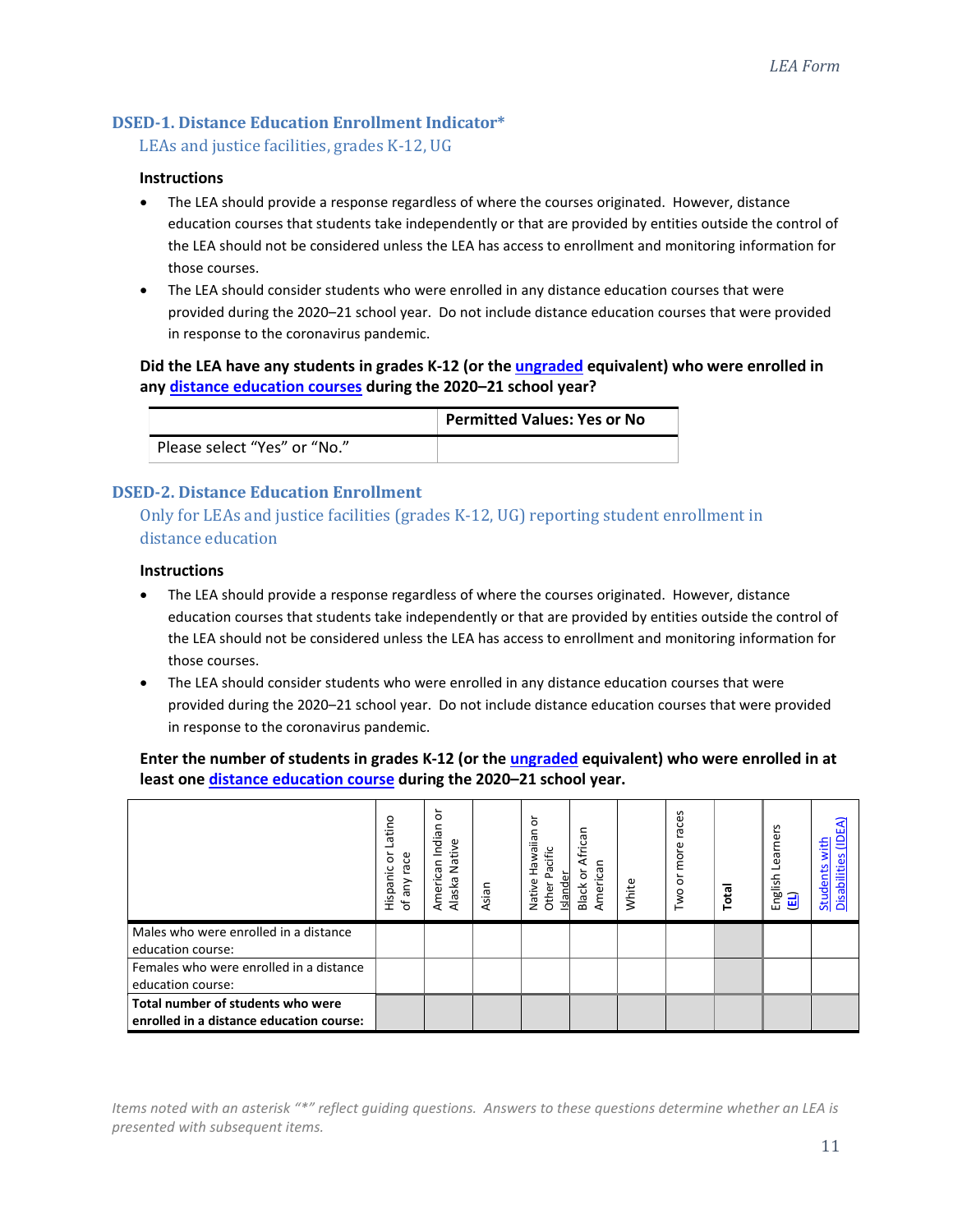# <span id="page-11-0"></span>**HSEE: High School Equivalency Exam**

## **Module Instructions**

#### **DATES**

Report a cumulative count based on the entire 2020–21 regular school year, not including intersession or summer.

## **WHEN to REPORT ZERO (0) and WHEN to USE BLANKS (i.e., NULL VALUES)**

Zeroes represent an actual count or number for fields that are applicable to a given school or LEA. Do not report a "0" for data not collected. The submission of a blank (i.e., null) value should be used when the amount asked for in the question is unknown, if the data are not collected, or if the data do not apply to the LEA.

# **NOT APPLICABLE (NA) and ZERO (0) FILLS IN TABLES**

The online tool remembers information that has been entered in other tables and modules and uses that information to fill related tables with either a Not Applicable (NA) code or zero (0) where appropriate. For example, if it is reported that a school does not have any females who are EL, then other tables that ask for counts of females who are EL will be automatically filled with a zero.

# **SPECIAL INSTRUCTIONS**

The LEA may provide high school equivalency exam preparation programs by contracting with another entity to provide them to students. High school equivalency exam preparation programs that are provided by a non-LEA facility that has been contracted by the LEA are considered LEA-provided programs.

Do not include students who participated in high school equivalency exam preparation programs that were not provided by the LEA, even if the LEA recommended that these students enroll in the non-LEA provided programs.

## **KEY DEFINITIONS**

<span id="page-11-2"></span>High school equivalency exam preparation programs are programs (e.g., courses) designed to prepare students to be successful on state-authorized high school equivalency exams. High school equivalency exams are used to certify the high school-level academic achievement of individuals who have not received a secondary school diploma or its recognized equivalent. Upon review of exam results, an education or government agency may award a high school equivalency credential. High school equivalency exams may include (but are not limited to) the following: the General Educational Development (GED) Test, the High School Equivalency Test (HiSet) and the Test Assessing Secondary Completion (TASC).

# <span id="page-11-1"></span>**HSEE-1. High School Equivalency Exam Preparation Program Provided by the LEA Indicator\***  Only for LEAs and justice facilities with students ages 16 through 19

# **Instructions**

- Indicate whether the LEA provided one or more high school equivalency exam preparation programs that served students ages 16 through 19. The LEA may provide high school equivalency exam preparation programs in LEA facilities, non-LEA facilities, or both.
- Do not include students who are homeschooled, if the LEA does not consider the students enrolled in the LEA.
- Non-LEA facilities may be home or other settings where students participate in virtual instruction provided by a school.

# **Did the LEA provide [a high school equivalency exam preparation program,](#page-11-2) either in LEA or [non-](#page-1-4)[LEA facilities,](#page-1-4) that served students ages 16 through 19 during the 2020–21 school year?**

|                              | <b>Permitted Values: Yes or No</b> |
|------------------------------|------------------------------------|
| Please select "Yes" or "No." |                                    |